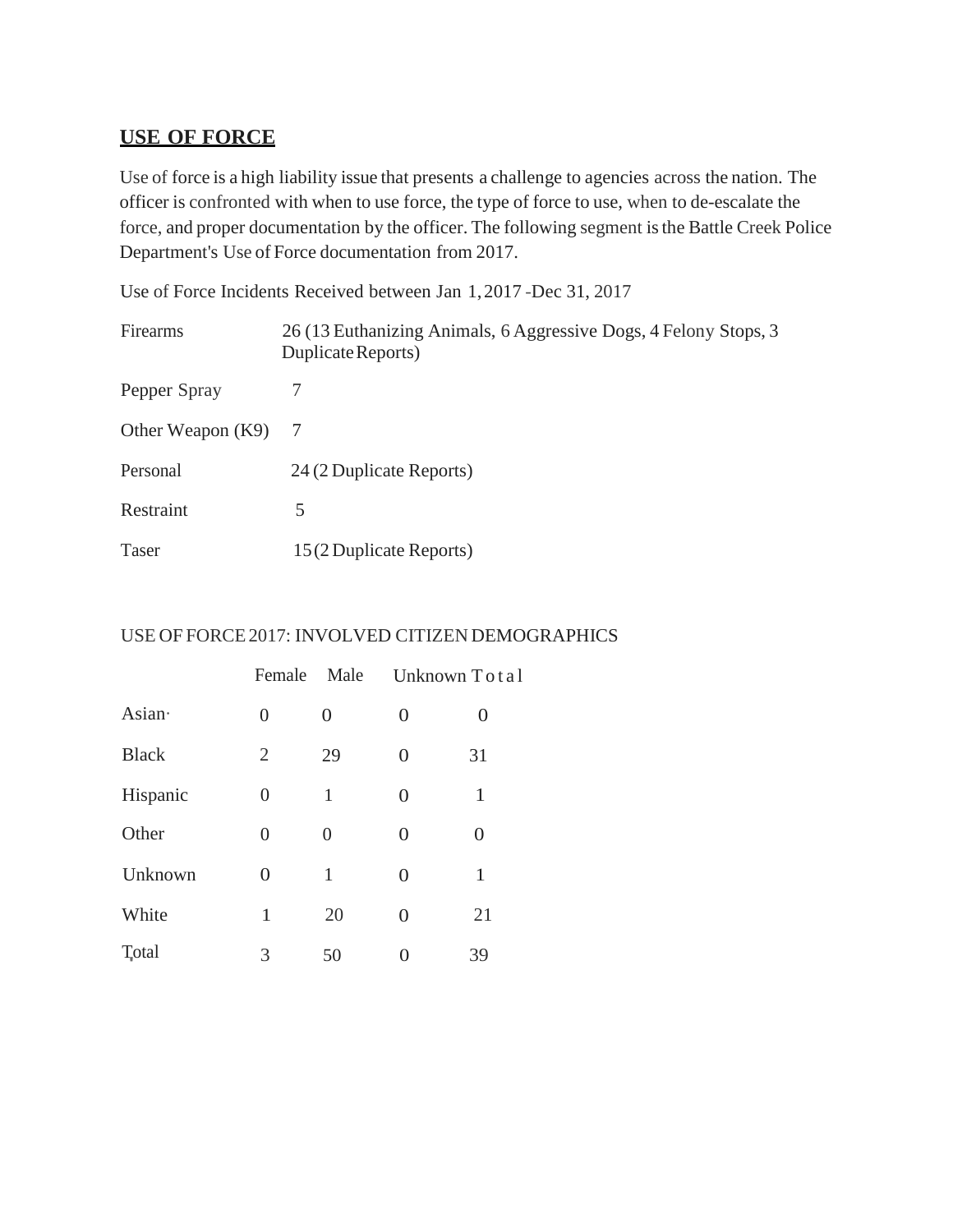#### USE OF FORCE 2017: INVOLVED OFFICER DEMOGRAPHICS

|              |                  | Female Male    | Unknown Total  |                |
|--------------|------------------|----------------|----------------|----------------|
| Asian        | 0                | $\overline{0}$ | 0              | 0              |
| <b>Black</b> | 1                | $\overline{4}$ | $\overline{0}$ | 5              |
| Hispanic     | $\boldsymbol{0}$ | $\overline{0}$ | $\Omega$       | 0              |
| Other        | $\Omega$         | 0              | $\overline{0}$ | $\overline{0}$ |
| Unknown      | $\Omega$         | 0              | 0              | 0              |
| White        | 3                | 68             | $\overline{0}$ | 71             |
| Total        | 3                | 50             |                | 53             |

USE OF FORCE INCIDENTS RECEIVED 5 YEAR TREND: AVERAGE AGE OF INVOLVED CITIZEN

| 2013-32     | 2016-22     |
|-------------|-------------|
| 2014 - 31   | $2017 - 30$ |
| $2015 - 30$ |             |
|             |             |

2017 Oldest Involved Citizen

67

17-006066 -Subject was armed with a rifle and was ordered to drop the firearm. Subject placed the firearm on the hood of a vehicle next to them, but refused to move away. A Taser was deployed, however it had no effect on the subject, so the officer approached and took the subject to the ground.

2017 Youngest Involved Citizen

15

17-008227 -Subject attempted to pull away from the officer, who wasinvestigating <sup>a</sup> complaint of drug use in Meachem Park. The officer told the subject to stop,however the subject continued to try to pull away. The subject was taken to the ground and arrested.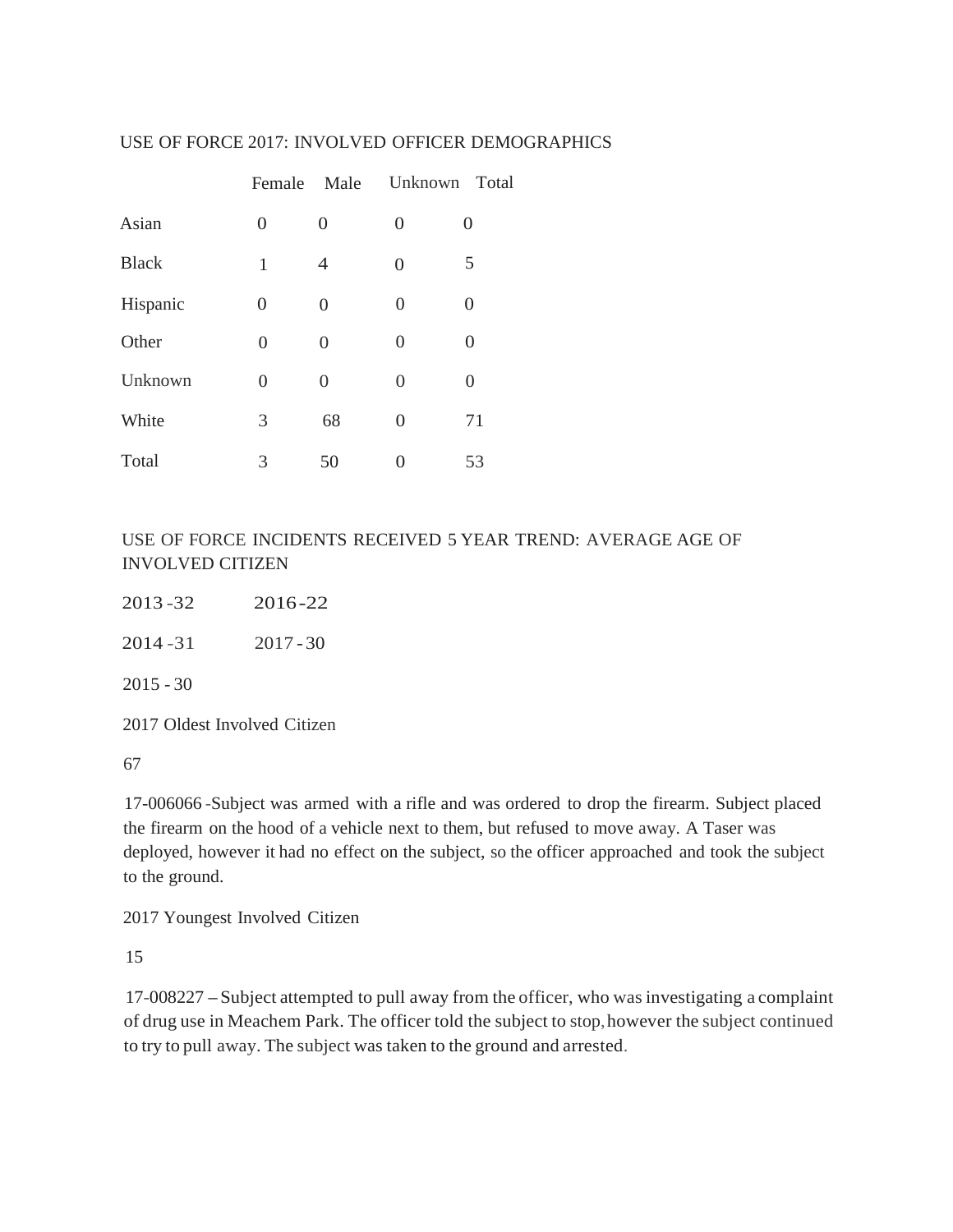|                         | Effective | Not effective  |
|-------------------------|-----------|----------------|
| Type of force           |           |                |
| Aerosol Agent           | 4         | 3              |
| <b>Restraint System</b> | 5         | 0              |
| Personnel Weapon        | 17        | 4              |
| Police K-9              | 6         | 1              |
| Taser                   | 8         | 5              |
| Firearm                 | 23        | $\overline{0}$ |
| ASP                     | O         | 0              |

Audit revealed five incidents that the first manner of force applied was not effective and the officer transitioned to another manner of force that was effective.

### USE OF FORCE INCIDENTS RECEIVED 5 YEAR TREND: BREAKDOWN BY TYPE OF FORCE

| 2013 | Aerosol Agent           | 16             |
|------|-------------------------|----------------|
| 2013 | ASP                     | 1              |
| 2013 | <b>Restraint System</b> | $\overline{0}$ |
| 2013 | Personnel Weapon        | 53             |
| 2013 | Police K-9              | $\overline{2}$ |
| 2013 | Taser                   | $\overline{7}$ |
| 2013 | Deadly Force Response   | $\mathbf{1}$   |
| 2013 | Weapons Discharge       | 37             |
| 2013 | Negligent Discharge     | 0              |
| 2014 | Aerosol Agent           | 15             |
| 2014 | ASP                     | 0              |
| 2014 | <b>Body Guard</b>       | $\overline{0}$ |
| 2014 | Personnel Weapon        | 35             |
| 2014 | Police K-9              | $\tau$         |
| 2014 | Taser                   | 5 <sup>1</sup> |
| 2014 | Deadly Force Response   | $\overline{0}$ |
| 2014 | Weapons Discharge       | 22             |
|      |                         |                |
| 2015 | Aerosol Agent           | 5              |
| 2015 | ASP                     | 0              |
|      |                         |                |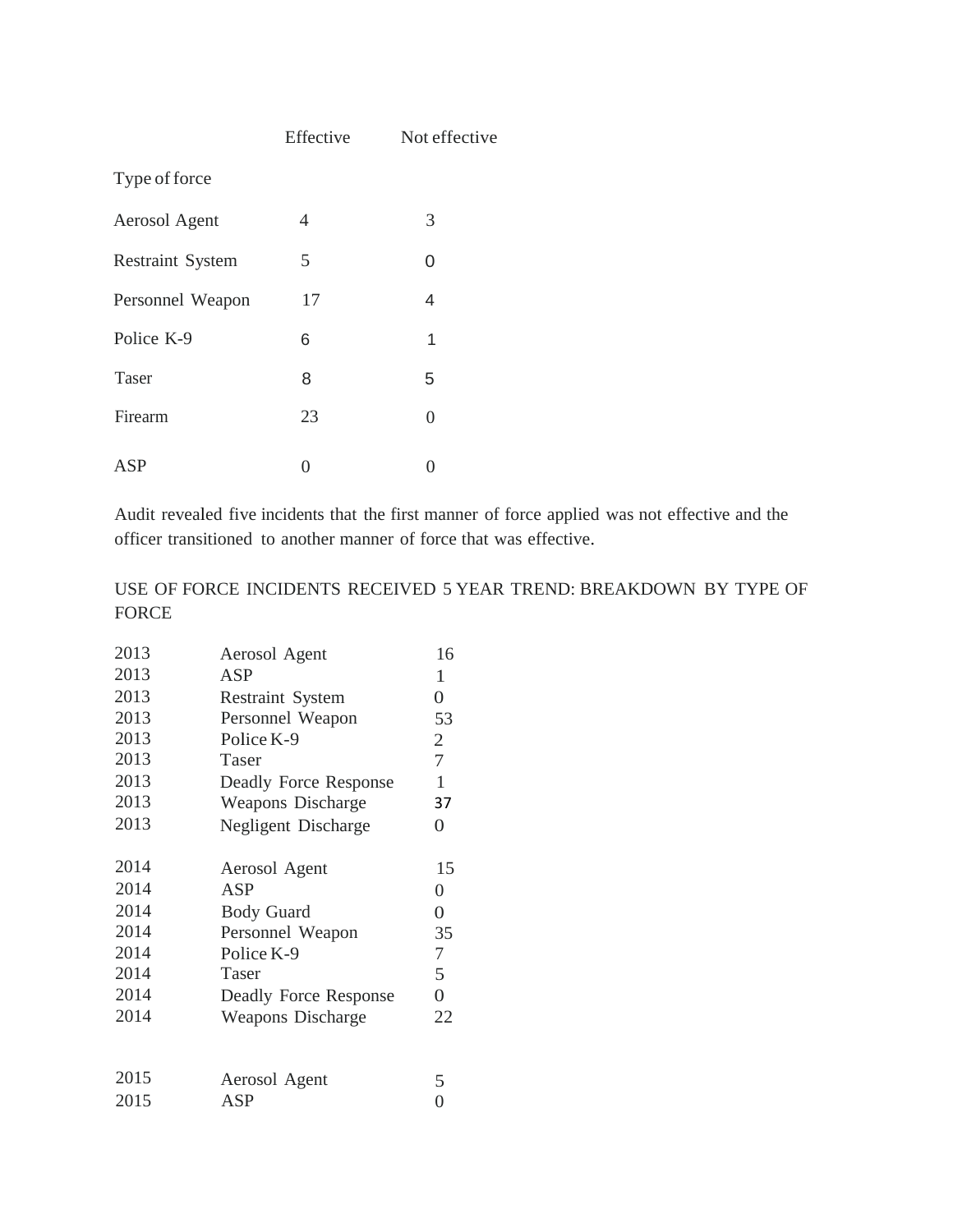| 2015 | <b>Body Guard</b>            | $\overline{0}$ |
|------|------------------------------|----------------|
| 2015 | Personnel \Weapon            | 19             |
| 2015 | Police K-9                   | 10             |
| 2015 | Taser                        | 8              |
| 2015 | <b>Deadly Force Response</b> | $\overline{2}$ |
| 2015 | <b>Weapons Discharge</b>     | 28             |
| 2016 | Aerosol Agent                | 10             |
| 2016 | ASP                          | $\mathbf{1}$   |
| 2016 | <b>Body Guard</b>            | $\mathbf{1}$   |
| 2016 | Personnel Weapon             | 17             |
| 2016 | Police K-9                   | $\mathbf{1}$   |
| 2016 | Taser                        | 15             |
| 2016 | <b>Deadly Force Response</b> | $\mathbf{1}$   |
| 2016 | <b>Weapons Discharge</b>     | 20             |
| 2017 | Aerosol Agent                | 7              |
| 2017 | ASP                          | $\overline{0}$ |
| 2017 | <b>Body Guard</b>            | 5              |
| 2017 | Personnel Weapon             | 24             |
| 2017 | Police K-9                   | $\tau$         |
| 2017 | Taser                        | 13             |
| 2017 | <b>Deadly Force Response</b> | $\overline{0}$ |
| 2017 | Weapon Discharge             | 23             |

## USE OF FORCE INCIDENTS RECEIVED 5 YEAR TREND: INVOLVED CITIZEN"S CONDITION

| 2013 | Alcohol                     | 17             |
|------|-----------------------------|----------------|
| 2013 | Alcohol and unknown drugs 8 |                |
| 2013 | Mentally unstable           | 6              |
| 2013 | None detected               | 10             |
| 2013 | Unknown                     | 7              |
| 2013 | Unknown Drugs               | $\overline{5}$ |
| 2014 | Alcohol                     | 13             |
| 2014 | Alcohol and unknown drugs 4 |                |
| 2014 | Mentally unstable           | 6              |
| 2014 | None detected               | 14             |
| 2014 | Unknown                     | 9              |
| 2014 | Unknown Drugs               | 3              |
|      |                             |                |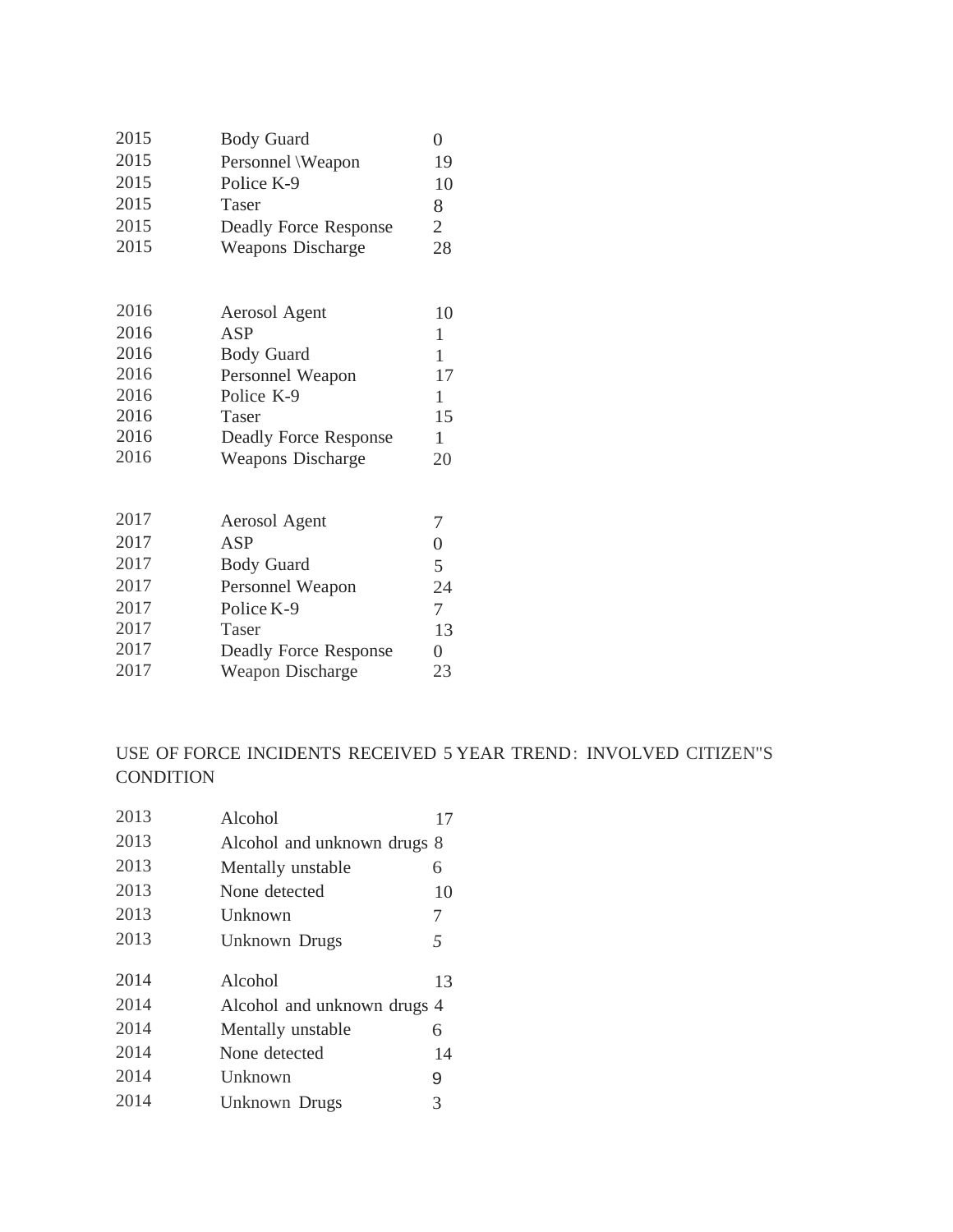| 2015 | Alcohol                     | 8                                      |
|------|-----------------------------|----------------------------------------|
| 2015 | Alcohol and unknown drugs 5 |                                        |
| 2015 | Mentally unstable           | 1                                      |
| 2015 | None detected               | 12                                     |
| 2015 | Unknown                     | 8                                      |
| 2015 | <b>Unknown Drugs</b>        | $\overline{2}$                         |
| 2016 | Alcohol/Drugs               | 22                                     |
| 2016 | Mentally unstable           | (Became a required field in 2018)<br>1 |
| 2016 | None detected               | 4                                      |
| 2016 | Unknown                     | 18                                     |
| 2016 | Not Indicated               | 30                                     |
| 2017 | Alcohol/Drugs               | 20                                     |
| 2017 | Mentally unstable           | 1 (Became a required field in 2018)    |
| 2017 | None detected               | 11                                     |
| 2017 | Unknown                     | 11                                     |
| 2017 | Not Indicated               | 30                                     |

### USE OF FORCE INCIDENTS RECEIVED 5 YEAR TREND: BREAKDOWN BY OFFICER(S) INJURED

| 2013 | N <sub>0</sub> | 42             |
|------|----------------|----------------|
| 2013 | Yes            | 8              |
| 2014 | N <sub>0</sub> | 45             |
| 2014 | Yes            | $\overline{4}$ |
| 2015 | N <sub>0</sub> | 26             |
| 2015 | Yes            | 6              |
| 2016 | N <sub>0</sub> | 50             |
| 2016 | Yes            | 8              |
| 2017 | N <sub>0</sub> | 65             |
| 2017 | Yes            | 7              |

### USE OF FORCE INCIDENTS RECEIVED 5 YEAR TREND: BREAKDOWN BY CITIZEN INJURED

| 2013 | No             | 35 |
|------|----------------|----|
| 2013 | Yes            | 15 |
| 2014 | N <sub>0</sub> | 29 |
| 2014 | Yes            | 20 |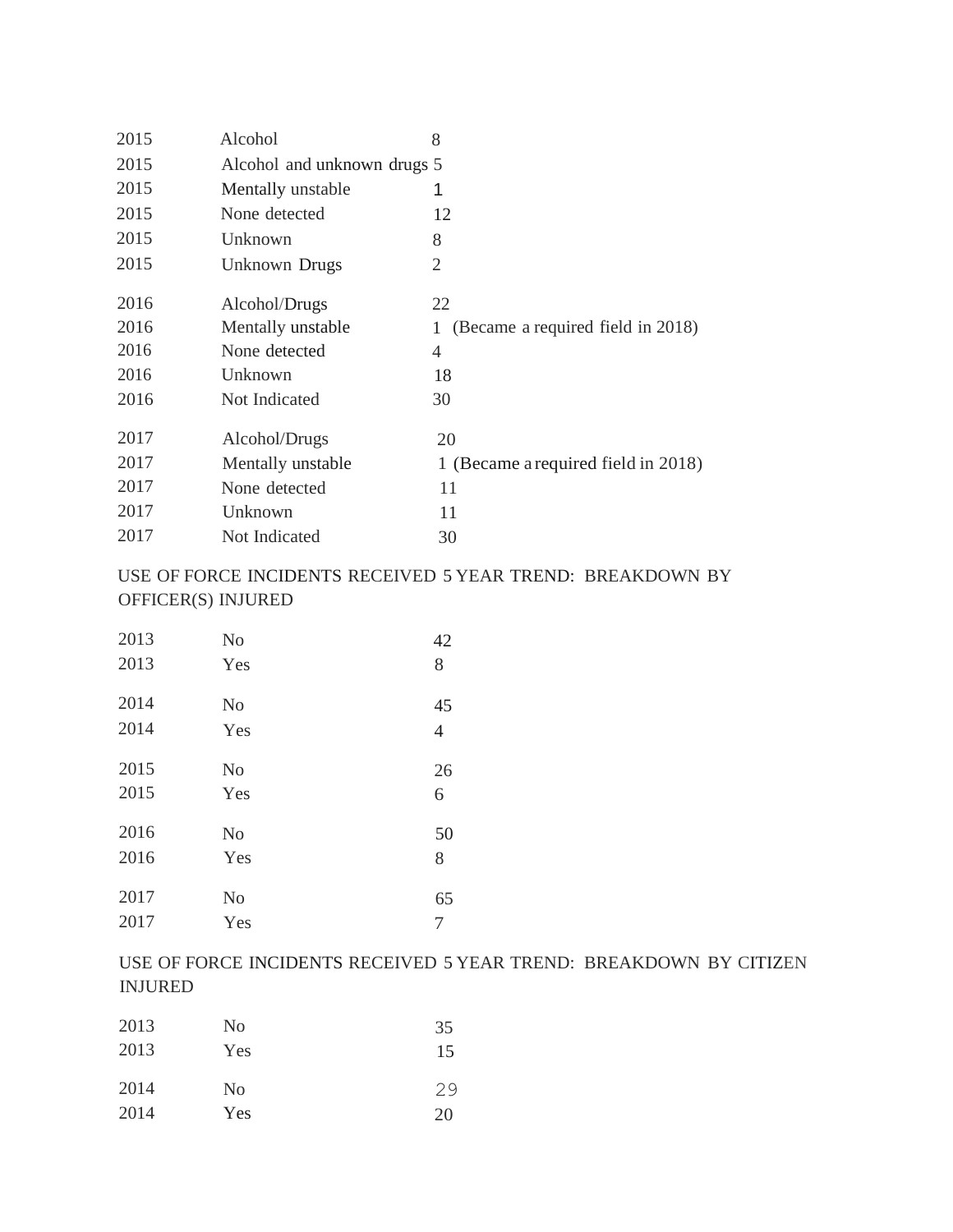| 2015 | N <sub>o</sub> | 16           |
|------|----------------|--------------|
| 2015 | Yes            | 16           |
| 2016 | No             | 14           |
| 2016 | Yes            | 14 (Visible) |
| 2016 | Unknown        | 31           |
| 2017 | N <sub>o</sub> | 25           |
| 2017 | Yes            | 17 (Visible) |
| 2017 | Unknown        | 27           |

Battle Creek Police Department K-9'stotaled seven bites in 2017. All seven bites were attributed to K-9 and handler.This initially raised concerns in the early warning portion of the Use of Force Module. In examining the incidents closer it was learned that all of the bites were justified and there was no gray area in the incidents. The K-9 incidents are as follows:

- 1) 17-002017 06/06/17 01:00. Assisted Emmett Township Department of Public Safety with apprehending a parole absconder. Suspect ran into a thickly wooded area.Warning were given to the suspect that a K-9 would be utilized if he did not surrender. Suspect did not comply.K-9 located and apprehended the suspect.
- 2) 17-002159 03/10/17 14:35. ERT raid involving an individual with a history of drugs and gun violence. Suspect waslocated and proved non-compliant. K-9 utilized in the apprehension and custody of the suspect.
- 3) 17-004892 05/29/1701 28. Large disorderly crowd was being monitored. Officers attempted to arrest amember ofthe crown who was disorderly. The suspect resisted arrest to the point that the K-9 became involved .K-9 was utilized to control and arrest thesuspect.
- 4) 17-006117 06/17/18 02:51. Warrant executed for an individual wanted for Assault with Intent to Murder with a firearm. Suspect attempted to reach under a bed and ignored officer's commands. K-9 utilized to secure the suspect.
- 5) 17-006499 07/12/1723:44.Suspect committed Domestic Violence and fled from officers. Suspect was located in a drainpipe and refused to exit. After multiple warnings, the K-9 was utilized to apprehend the suspect.
- 6) 17-006891 07/24/17 04:43. Suspect committed Domestic Violence and fled from officers. Suspect ran into a thickly wooded area. Warning were given to the suspect that a K-9 would be utilized if he did not surrender. Suspect did not comply. K-9 located and apprehended the suspect.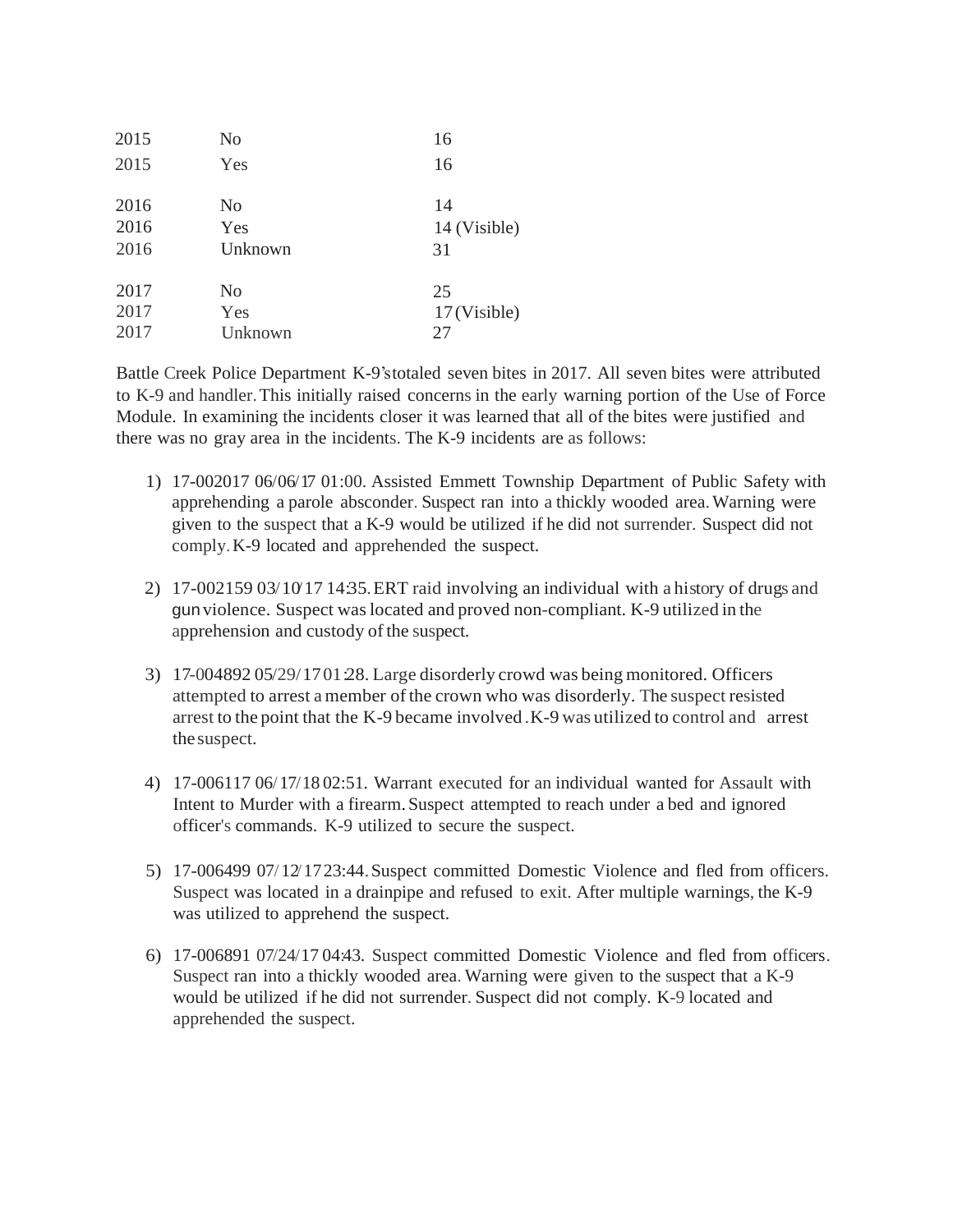7) 17-010505 11/03/ 17 -1:17. Suspect wanted for Domestic Violence that had just occurred and a felony warrant. Suspect fled but was located. Suspect failed to obey commands and the K-9 was utilized to take the suspect into custody.

All of the suspects were transported to Bronson Battle Creek Emergency Department for treatment. None of the injuries were serious in nature that resulted in civil litigation or the City of Battle Creek paying for the medical treatment. None of the injuries prevented the suspect from being lodged in the Calhoun County Jail.

In reviewing the 2017 Use of Force statistic the following information was noted:

Demographics - Of the 50 male suspects that force was used against, 29 were African-American and 21 were white. Force was used against three females, two African-American and one white.

Transitioning -In five instances, officers have transitioned to another method of force due to the first chosen method being ineffective. This was a teaching point in the 2017 Defensive Tactic Training.

Personal Weapons - In 2014 there were 35 Use of Force Incident that the force used was Personal Weapons. The numbers decreased in 2015 and 2016, but saw an increase in 2017.The 2017 Defensive Tactics Training stressed the importance of being proficient with personal weapons tactics, which may account for the increase.

Negligent Discharge –Officers had two negligent discharge of <sup>a</sup> firearm incidents in 2014. Since then there has not been another negligent discharge. Department firearmstraining have stressed firearmssafety and the procedure put into place seem to have had an impact.

Citizen Injury – Citizen Injury has remained at a consistent number over the last few years. This may be due to the training officers are receiving when it comes to the application of force.

Taser -Taser usage doubled from 2015 to 2016 and stayed close to the 2016 number this year. This has been brought to the Defensive Tactics Instructors attention. In reviewing the Taser uses, they were all within policy and were the correct choice of force given the circumstances. One explanation is the majority of the uses the officer was by themselves.This was pointed out to our trainers to touch on in the 2018 Defensive Tactics Training. Another point is the emphasis that has been made for officers to carry Taser while on duty.

Mental Health Training -With the planned Mental Health First Aid Departmental Training planned in 2018 along with our CIT program, it will be interesting to review the impact it may have on our Use of Force. Since Mental Instability will become a required field for the officers to complete in the Use of Force Module in 2018, it may take a few years to fully understand the training impact.

There were no Citizen Complaints in 2017 from an officer's Use of Force.

There was one incident where an officer received coaching and counseling regarding probable cause to stop and search a citizen. In this case, the officer did not have probable cause and used physical means to stop the individual to frisk them frisk. The citizen was satisfied with the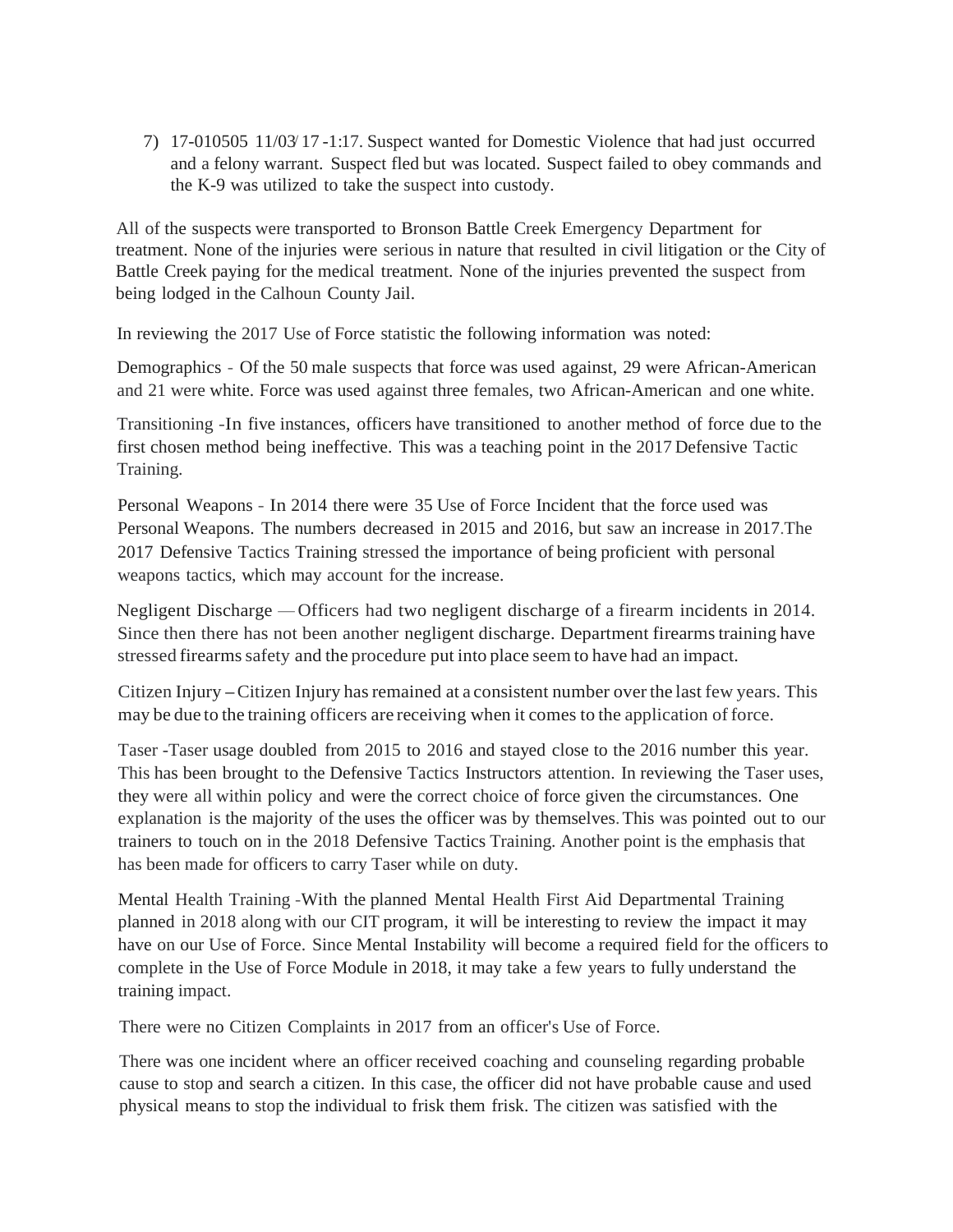Officer receiving coaching and counseling. A portion of the counseling involved probable cause stop and frisk encounters.

#### **USE OF FORCE**

Officer use of force numbers remained similar to 2016 total, which were down from previous years.In the past two years, the department has expended resources in verbal de-escalation training, interacting with the mental ill/emotionally disturbed persons, and fair and impartial policing training. It would entail a substantial study to definitively attribute the decrease in the use of force numbers to the trainings; however, it does not appear to be coincidental.

Concerning use of force, officers are implementing their training regarding transitioning to another method of force when the chosen one is not working. This has been stressed in the last two use of force trainings. There were five use of force incidents in 2017 that officers transitioned to another use of force when the chosen method was ineffective.This reduces the chance of injury to the officer and the suspect as well.

A question that should be considered is the issuance of the ASP Collapsible Baton. Since 2013, there have been only two documented uses of the ASP Baton. In a random survey, I asked officer why they were not using their ASP Baton. All officers stated they did not believe it was effective and that the Taser and OC spray was more effective with the less chance of suspect injury. If officers are not using this implement, we should consider making the carrying of a baton optional.

Regarding the effectiveness of force, it was surprising that the Taser was effective in only 61.5 % of uses. In examining this closer, it was learned the vast majority (78%) the Taser was used in cold weather and heavy clothing obstructed the probes from making skin contact. Two injuries that occurred were from using the Taser on individuals running away from us. This practice has not been banned entirely, but mere flight will not be criteria for Taser use in the new Conducted Energy Device policy.

A testament to the current use of force training is the high percentage (81 %) of effectiveness of the use of personnel weapons. The use of force instructors have spent a great deal of time teaching personnel weapon tactics in a scenario based setting. Officer have verbalized the confidence they have in their abilities from the training.

Suspect injury was modified in the Use of Force Module. Officer have the options now of Visible Injury and Complaint of Injury. This will allow us to track injuries much better in the future. Almost all injuries to suspects came from the suspect being directed to the ground.This may be attributed to the use of force training concerning officer dominate position and the manner that the suspect istaken to the ground. The majority of injuries occurred from the officer utilizing a leg sweep and then dominate positioning by the officer for handcuffing.

An issue has been identified in the completion of the Use of Force Module. Officers at times are not completing the use of force report in its entirety. This is a correctable matter, but it is troubling that their supervisors are signing off on the incomplete work. The matter has been put before the Shift Lieutenants for correction.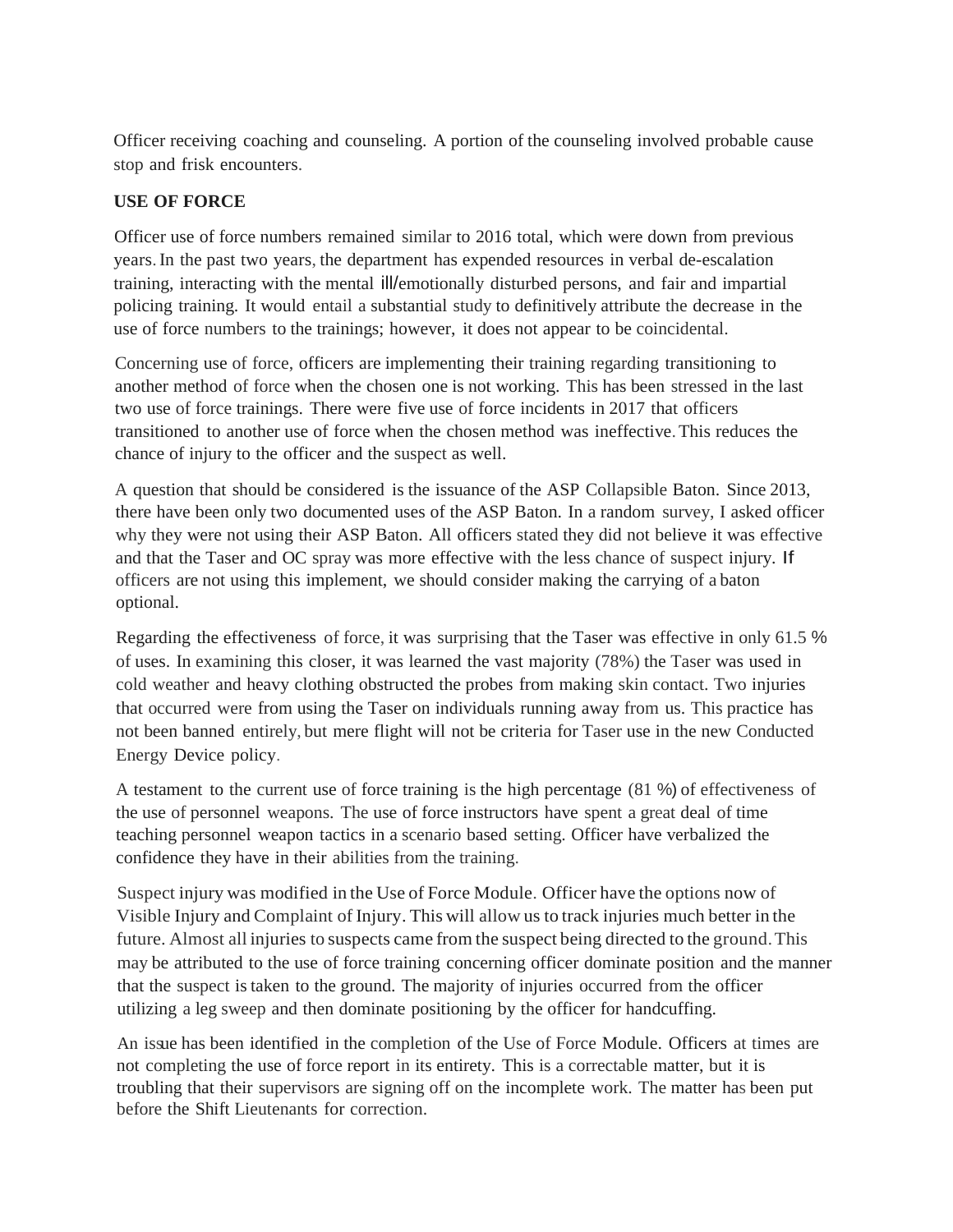Type of Force: Firearm Effective: Yes Within Policy: Yes Officer euthanized an injured deer. Observations: Consider changing policy to no need to complete a Use of Force when euthanizing a deer.

Type of Force: Taser Effective: Yes Under the Influence: Alcohol Within Policy: No Subject in custody, but still resisting officers. Suspect attempting to kick officers and refusing to get into the car. Subject became complaint with the use of a drive stun to the right calf. No injuries.

Observations: OC or the Body Wrap should have been a preferred option. This situation did not fall within the criteria that allowed Taser use on a handcuffed individual. Officer and sergeant who approved the use of force received corrective measures.

Type of Force: OC Effective: Yes Under the Influence: Alcohol Within Policy: Yes Subject arrested for Domestic Violence. Once seated in the patrol vehicle, subject continued to bang his head in the rear of the car. Officer warned him that if he continued he would be sprayed with OC. Subject continued, so he was sprayed with OC. Subject became compliant. LifeCare provided a wash-down.

Observations: Within policy

Type of Force: Restraint System Effective: Yes Under the Influence: Alcohol Within Policy: Yes

Subject arrested but was intoxicated and would not follow commands. Subject continued to attempt to slip her handcuffs in front, kick the cage, and bang her head. Wrap System applied. No further issues.

Observations: Within policy. Kept suspect from harming herself.

Terrace Type of Force: Firearm Effective: Yes Raccoon who was obviously sick. Observations: Within policy.

Type of Force: Personnel Weapons Effective: Yes Under the Influence: Alcohol Subject arrested for OWI and resisted arrest. Officer used knee strikes to the common peroneal, which were effective. Observations: Within policy.

Type of Force: Pepper Spray/Personnel Weapons Effective: No/Yes Under the Influence: No Within Policy: Yes Subject ran from a traffic stop due to a warrant. Officer pursued and caught him. Upon apprehension subject began to fight with officers. OC deployed, but was ineffective. Subject taken to the ground and handcuffed.

Observations: Officer quickly transitioned to another technique when OC was ineffective. Transitioning to another technique in these situations has been a focus of training.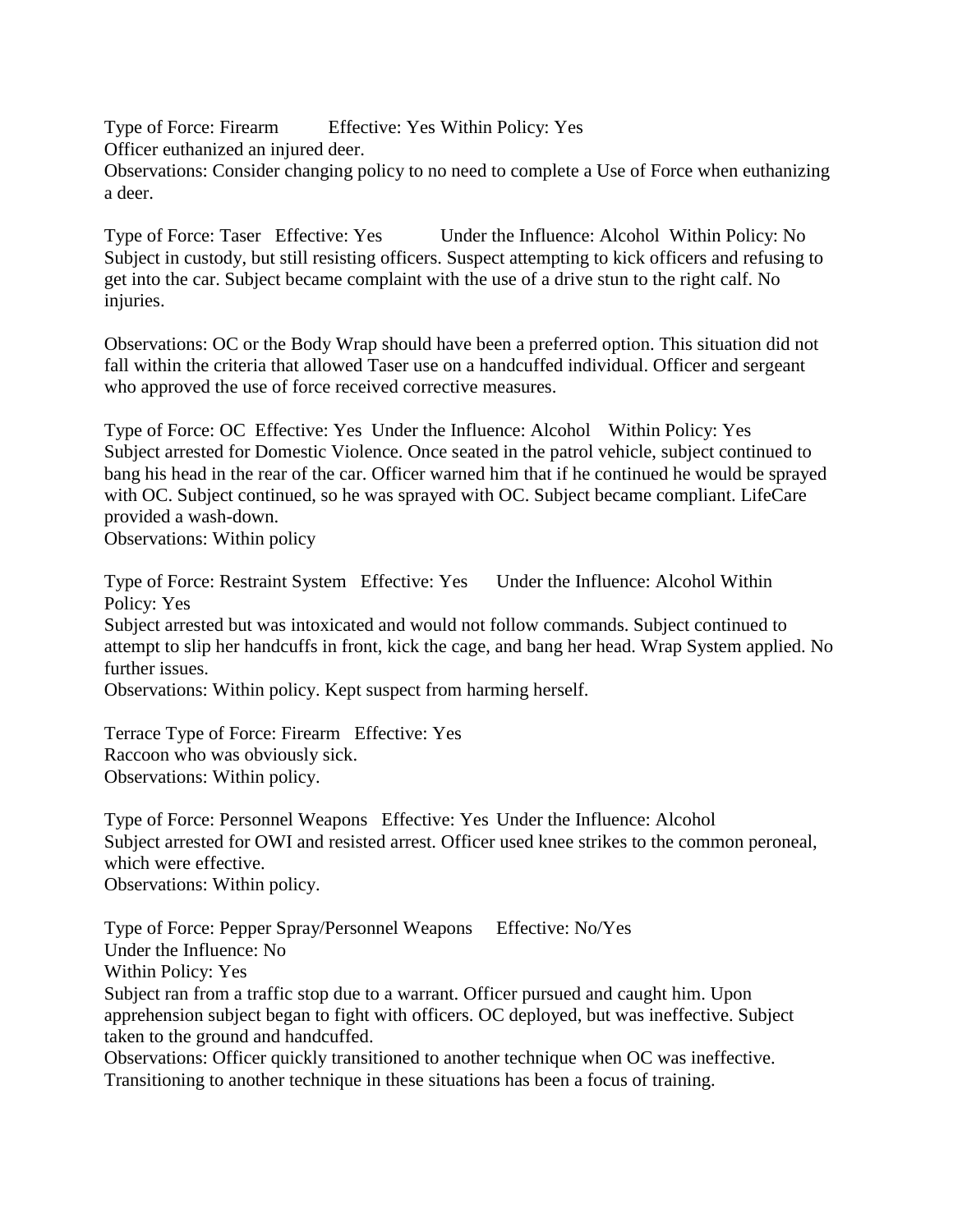Type of Force: Restraint System Effective: Yes Under the Influence: Alcohol Within Policy: Yes

Subject arrested for assault. As he was being walked to the patrol vehicle, he began to pull away from the escorting officer. Subject was non-complaint to the point that he was placed in the WRAP System.

Observations: Officer was escorting suspect by himself. Due to the nature of his arrest (assaultive crime) two officer should have been escorting the suspect.

Type of Force: OC/Taser Effective: No/Yes Under the Influence: Alcohol Within Policy: Yes

Subject arrested for domestic assault. He refused all commands and was sprayed with OC. OC proved to be ineffective. Officer had to use two cycles with a Taser to gain compliance. Observations: Officer quickly transitioned to another technique when OC was ineffective. Transitioning to another technique in these situations has been a focus of training.

Type of Force: Firearm Effective: Yes Under the Influence: Within Policy: Yes

Officer dispatch to a loose aggressive dog. Officer exited the car to speak with the complainant. As he approached the house, the dog ran at him in an aggressive manner. The officer retreated several times until the dog was five feet from the officer. The officer believed the dog was about to bite him so he shot it twice with his sidearm.

Observations: Officer was unaware the dog was nearby when he exited the vehicle. Animal Control should have been notified by dispatch as well.

Type of Force: Personnel Weapon Effective: Yes Under the Influence: Unknown Within Policy: Yes

Officer were pursuing a home invasion suspect on foot. He was advised several times to stop and to get on the ground. Suspect was taken to the ground by officers, Suspect began to fight with officers. Officer struck the suspect with his forearm in the solar plexus. Suspect was taken into custody.

Observations: Officers gave clear verbal directions, grabbed onto suspect, took him to the ground, and eventually used a forearm strike to gain compliance. All officer actions were in response to the suspect's actions.

Type of Force: K-9 Effective: Yes Within Policy: Yes Under the Influence: No Officer was assisted Emmett Twp with tracking a parole absconder. The track lead to a heavily wooded area. Suspect was told to come out several times and that the dog would be sent into the woods with no response. K-9 located the suspect and bit in the calf. Suspect was transported to BCHS and treated for his injuries.

Observations: Officer was justified in sending the dog into the heavily wooded area. Several warning were given to the suspect.

Type of Force: Firearm Effective: Yes Under the Influence: No Within Policy: Yes Officer was assisted by Animal Control with a sick raccoon in the downtown area. Animal Control was able to transport it out of the downtown area. Officer euthanized it. Observations: Officer was justified.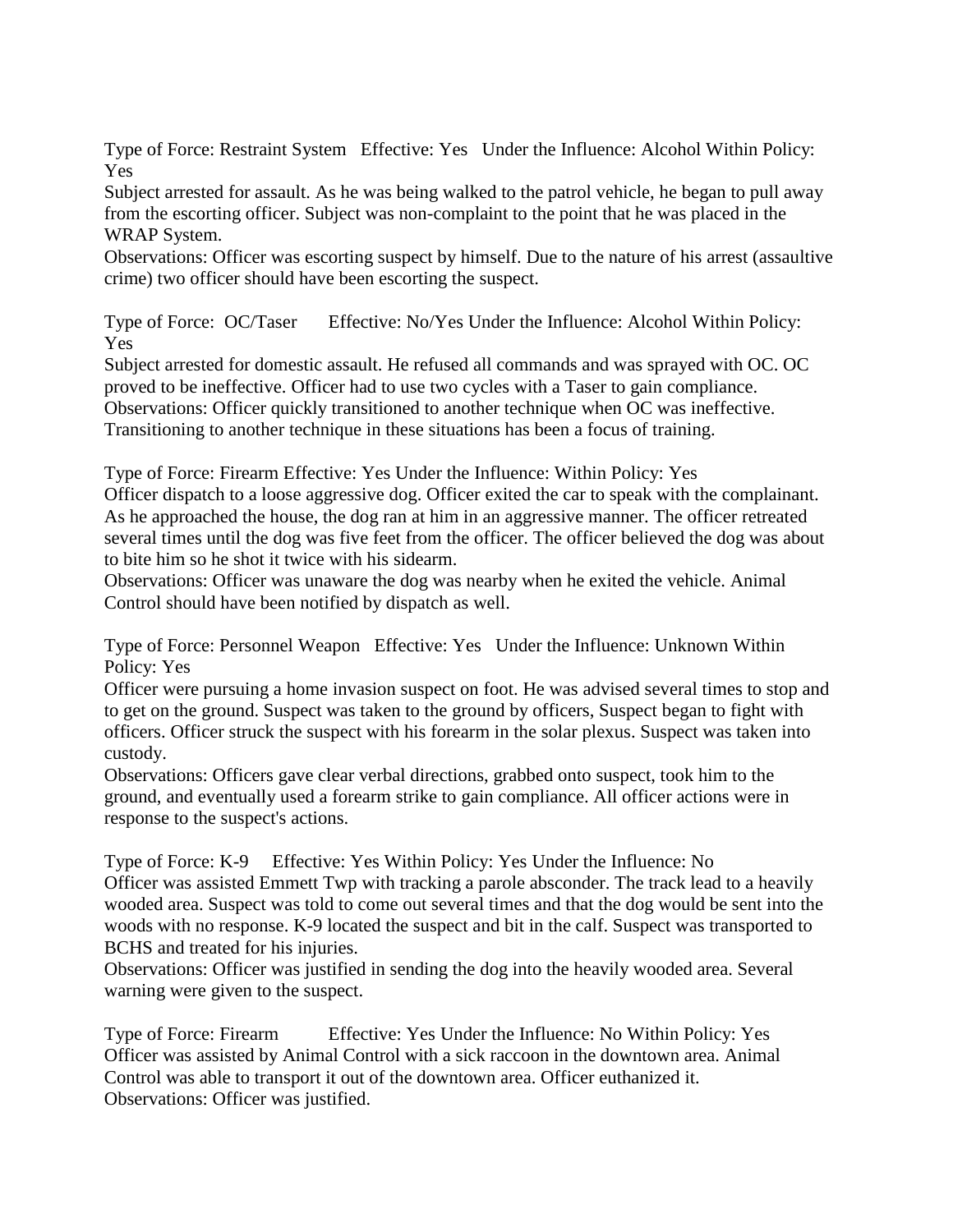Type of Force: K-9 Effective: Yes Within Policy: Yes Under the Influence: Drugs

Officer was assisting ERT with a search warrant to enter a residence and arrest a subject on a felony warrant with a history of gun violence. Suspect was located but was non-complainant. Suspect was eventually bit by K-9.

Observations: Officer was justified however alternative plans should have been considered such as the use of our Negotiators.

Type of Force: Firearm Effective: Yes Within Policy: Yes Under the Influence: N/A ERT conducted a search warrant at location. In the process a pit bull was shot due to its aggressiveness in the house.

Observations: Officer was justified however, consideration should be given to other means in controlling dogs.

Type of Force: Firearm Effective:Yes Within Policy: Yes Deer was euthanized Observations:

Type of Force: Firearm Effective: Yes Within Policy: Yes Deer was euthanized Observations:

Type of Force: OC Effective: Yes Within Policy: Yes Under the Influence: No Officers dispatch to a domestic assault. Suspect was arrested and seated in the back of a patrol car. Suspect refused to stop kicking at the windows and cage. He was warned, but failed to comply. Suspect sprayed with OC. Suspect stopped his actions. Observations: Suspect should have been removed from the scene much sooner.

Type of Force: Firearm Effective: Yes Under the Influence: Unknown Within Policy: Yes T/S of an individual who was reported to be armed. Felon stop employed. Observations: Good judgement by officers

Type of Force: Taser Effective: Yes Under the Influence: Drugs Within Policy: Yes Report of a suicidal subject with a knife. Suspect was inside of his residence and refused to come out. Officers were negotiating with him. Other officers could view him through a window. Subject was holding a knife to his chest. Entry force. Subject refused to drop the knife. Taser used. Subject was taken into custody.

Observations: Good judgement by officers

Type of Force: Firearm Effective: Yes Under the Influence: No Within Policy: Yes Felony stop conducted on a vehicle speeding away from an area of shots fired. No firearms located.

Observations: Good judgement by officers

Type of Force:Taser Effective: Yes Within Policy: Yes Under the Influence: No Subject attempted to run from a T/S. Subject refused to obey comn;iands. Subject taken to the ground, but was still actively fighting. Taser deployed and subject taken into custody. Observations: Understandably, these situations are fluid and split-second decisions must be made, but it would be nice to know what the individual ran for.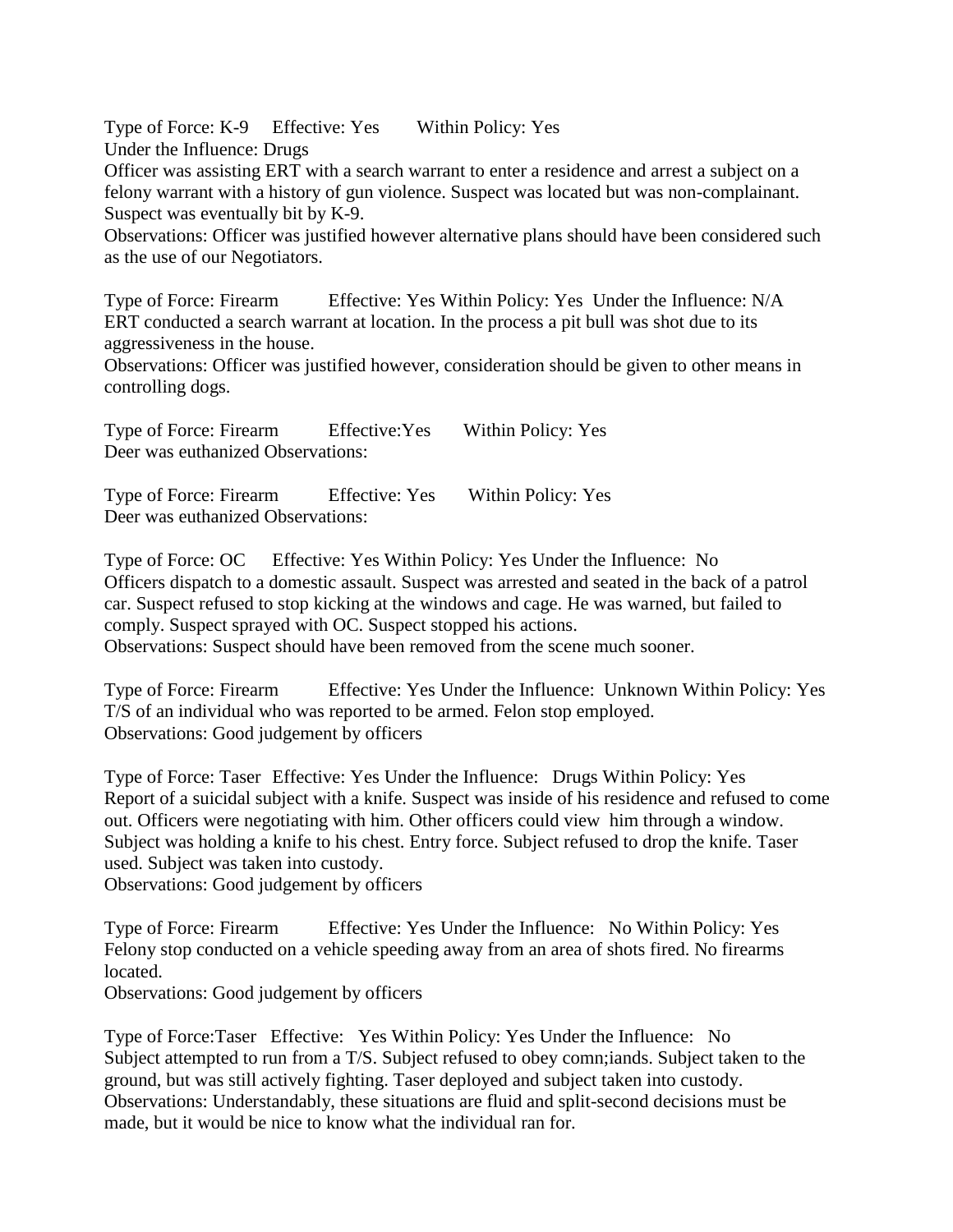Type of Force: Firearm Effective: Yes Under the Influence: No Within Policy: Yes Felony stop conducted on a wanted subject in connection with a felonious assault. Taken into custody without incident.

Type of Force: Personal Weapon Effective: Yes Within Policy: Yes

Under the Influence: Alcohol

Subject was uncooperative with officers while they were investigating a domestic assault that he was the suspect in. The subject stood up, balled his fists, and refused to sit back down. Fear for further assaultive behavior from the suspect, officer used a straight arm-bar take down and restrained the subject.

Type of Force: Personal Weapon Effective: Yes Within Policy: Yes Under the Influence: No Subject was uncooperative with officers and attempted to run after being told he was under arrest. Officers caught up with the subject and took him to the ground, He refused to cooperate. Officers used four knee strikes to the common peroneal. Suspect became compliant.

Type of Force: Personal Weapon Effective: Yes Under the Influence: Alcohol/Drugs Within Policy: Yes

Subject brought to the ER by CCSD deputies. Subject was out of control, spitting, kicking, and head butting. Officer used mandibular hold to secure his head while further restraints were applied.

Type of Force: Firearm Effective: Yes Within Policy: Yes Under the Influence: Felony stopped conducted on a suspicious vehicle that the officer believed an occupant was arm. No weapons located.

Type of Force: K-9 Effective: Yes Within Policy: Yes Under the Influence: Alcohol Large unruly crowd. CCSD deputy decided to arrest a female who pulled away and started to run. K-9 knocked her to the ground and stood-by until she was taken into custody.

Type of Force: K-9 Effective: Yes Within Policy: Yes Under the Influence: Unknown Subject wanted for AWITM. Found in hotel room. When subject attempted to reach into his waistband K-9 was released and apprehended him.

Type of Force: Firearm Effective: Yes Within Policy: Yes Felony stop conducted on a stolen vehicle.

Type of Force: Taser/Personal Weapon Effective: Yes Within Policy: Yes Under the Influence: No

Officers responded to an unknown trouble call. Officers arrested a subject on felony warrants. Subject's father upset about this and retrieved a rifle. Father never raised the rifle, but put it on the hood of a vehicle next to him. He refused to step away from the vehicle. Officers used a Taser which brought the subject to the ground, but he still fought with them. Knee strikes were effective and he was taken into custody.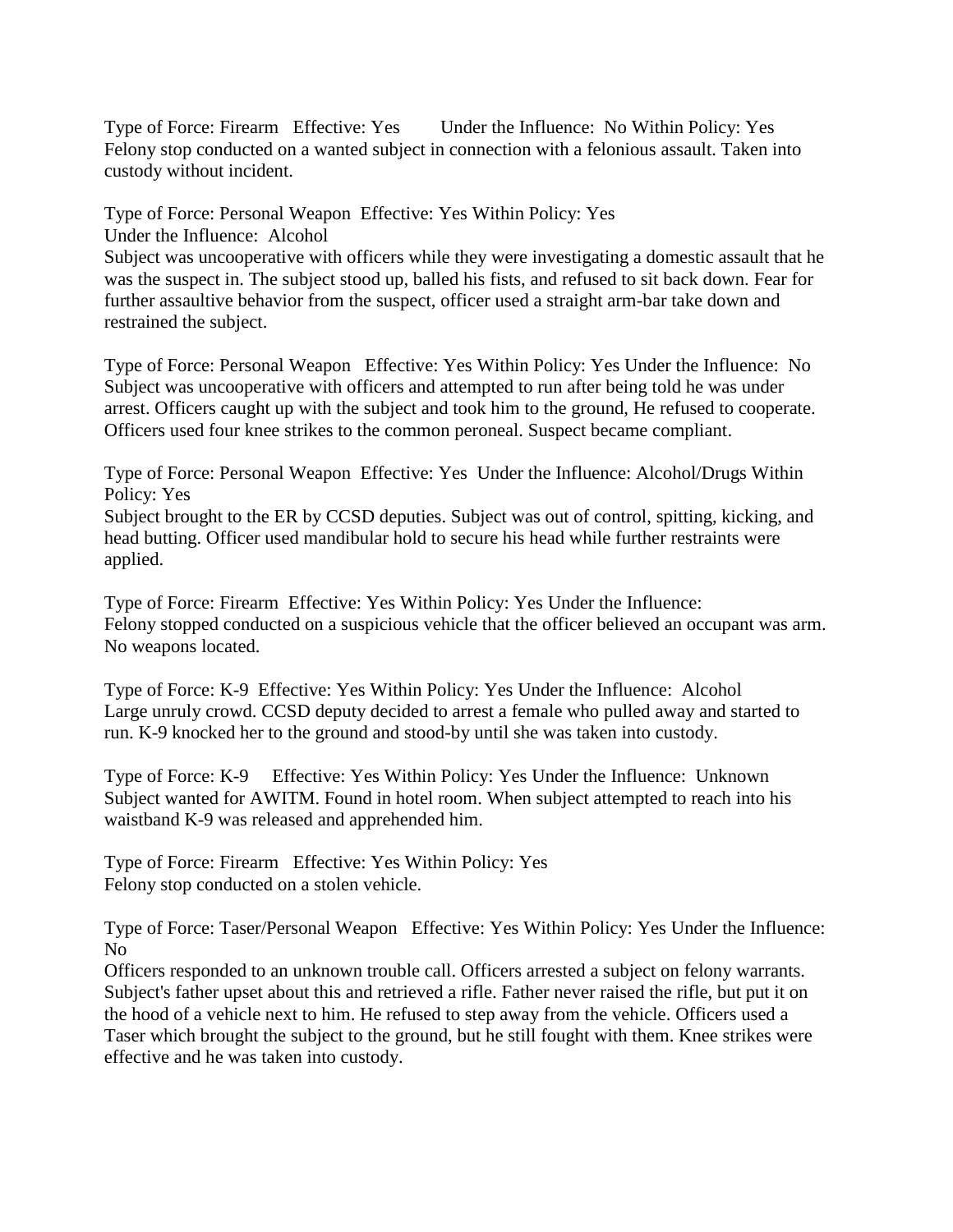Type of Force: Personal Weapon Effective: Yes Within Policy: Yes Under the Influence: Unknown

Requested to assist LifeCare on an intoxicated subject. Subjected assaulted officers. He was taken to the ground and handcuffed.

Type of Force: K-9 Effective: Yes Within Policy: Yes Under the Influence: Unknown Suspect wanted for DV and has a history of assaulting officers. He was located hiding in a drainpipe and refused to exit. K-9 deployed and apprehended the subject.

Type of Force: Firearm Effective: Yes Within Policy: Yes Under the Influence: Unknown Aggressive dog charged at officer. Officer shot the dog.

Type of Force: Personal Weapon Effective: Yes Within Policy: Yes Under the Influence: Alcohol

Subject arrested for disorderly conduct and fought with officers. Subject taken to the ground and handcuffed .

Type of Force: K-9 Effective: Yes Within Policy: Yes Under the Influence: Unknown Domestic assault, suspect left on foot. Suspect located but ran into a densely wooded area. Suspect refused to come out. K-9 deployed and suspect taken into custody.

Type of Force: Firearm Effective: Yes Within Policy: Yes Under the Influence: Unknown Felony stop conducted on a suspect wanted for a recent shooting. Taken into custody without incident.

Type of Force: Taser/Personal Weapon/Restraint System Effective: Yes Under the Influence: Unknown Within Policy: Yes

Suspicious subject consented to a backpack search. When officers tried to search, the suspect assaulted them. The suspect was Tased, but refused to cooperate. Officer physical had to restrain the suspect until the Body Wrap was applied.

Type of Force: Personal Weapon Effective: Yes Within Policy: Yes Under the Influence: Alcohol

Officer located a wanted suspect. Suspect resisted arrest. Officer took him to the ground and handcuffed him.

Type of Force: Taser/personal Weapon Effective: Yes Within Policy: Yes Under the Influence: Unknown

Suspect arrested for DV. He refused and balled his fists and made threats. Suspect Tased and arrested. He refused to get into the car. Suspect was kneed and then placed in the car. Type of Force: Firearm Effective: Yes Within Policy: Yes Under the Influence: Unknown Rabid raccoon

Type of Force: Personal Weapon Effective: Yes Within Policy: Yes Under the Influence: Unknown

Officer detained group of juveniles for suspicious behavior. One juvenile refused to be search. Officer detained the juvenile and left him go after consulting with his sergeant. Officer disciplined due to the lack of probable cause to search.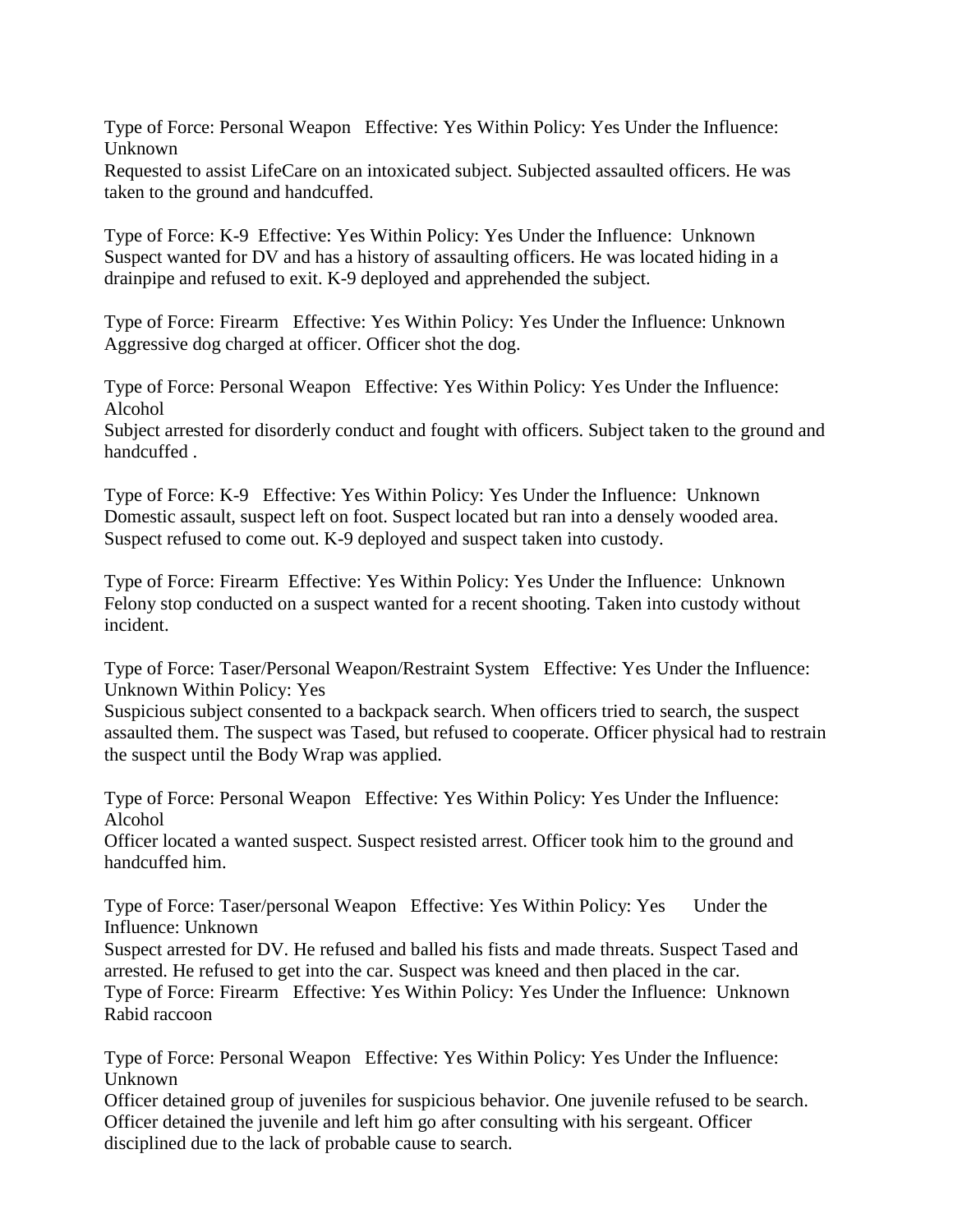Type of Force: OC/Personal Weapon Effective: Yes Within Policy: Yes Under the Influence: Alcohol

Suspect had felony warrant and ran from the police. Suspect fought with officer and was tased. He was arrested but began to fight again with handcuffs on. He was sprayed with OC, which calmed him.

Type of Force: Personal Weapon Effective: Within Policy: Yes Under the Influence: Alcohol Yes

Suspect tried to pull away from the officer. Officer took suspect to the ground.

Type of Force: Personal Weapon Effective:Yes Within Policy: Yes Under the Influence: Unknown

Suspect had felony warrants and ran from officers. Officer caught and tackled suspect. Suspect began to fight. Suspect taken to the ground and arrested.

Type of Force: Personal Weapon Effective: Yes Within Policy: Yes Under the Influence: Unknown

Suspect actively resisted all attempts to arrest him on warrants. Officers used joint locks and arrested him.

Type of Force: Personal Weapon/Taser/OC Effective: Yes Under the Influence: Unknown Within Policy: Yes

Subject was mentally impaired. A Departmental Inquiry was conducted. See DI

Type of Force: Taser Effective: Yes Within Policy: Yes Under the Influence: Alcohol Suicidal Subject who refused to drop a knife. Taser effective

Type of Force: Personal Weapon Effective: Yes Within Policy: Yes Under the Influence: Unknown

Subject resisted arrest and was taken to the ground.

Type of Force: Personal Weapon Effective: Yes Within Policy: Yes Under the Influence: Unknown

Subject taken into protective custody who became highly combative. Body Wrap System used,

Type of Force: Firearm Effective: Yes Within Policy: Yes Under the Influence: Unknown Felony stop conducted on a murder suspect. Arrested without incident.

Type of Force: Taser Effective: Yes Within Policy: Yes Under the Influence: Alcohol Suicidal subject who refused to comply with officers.

Type of Force: Taser Effective: Yes Within Policy: Yes Under the Influence: Unknown Shoplifter who fought with officers. Taser deployed. Suspect arrested.

Type of Force: K-9 Effective: Yes Within Policy: Yes Under the Influence: Unknown Suspect wanted on a felony warrant and ran from the officers on foot. K-9 apprehended him.